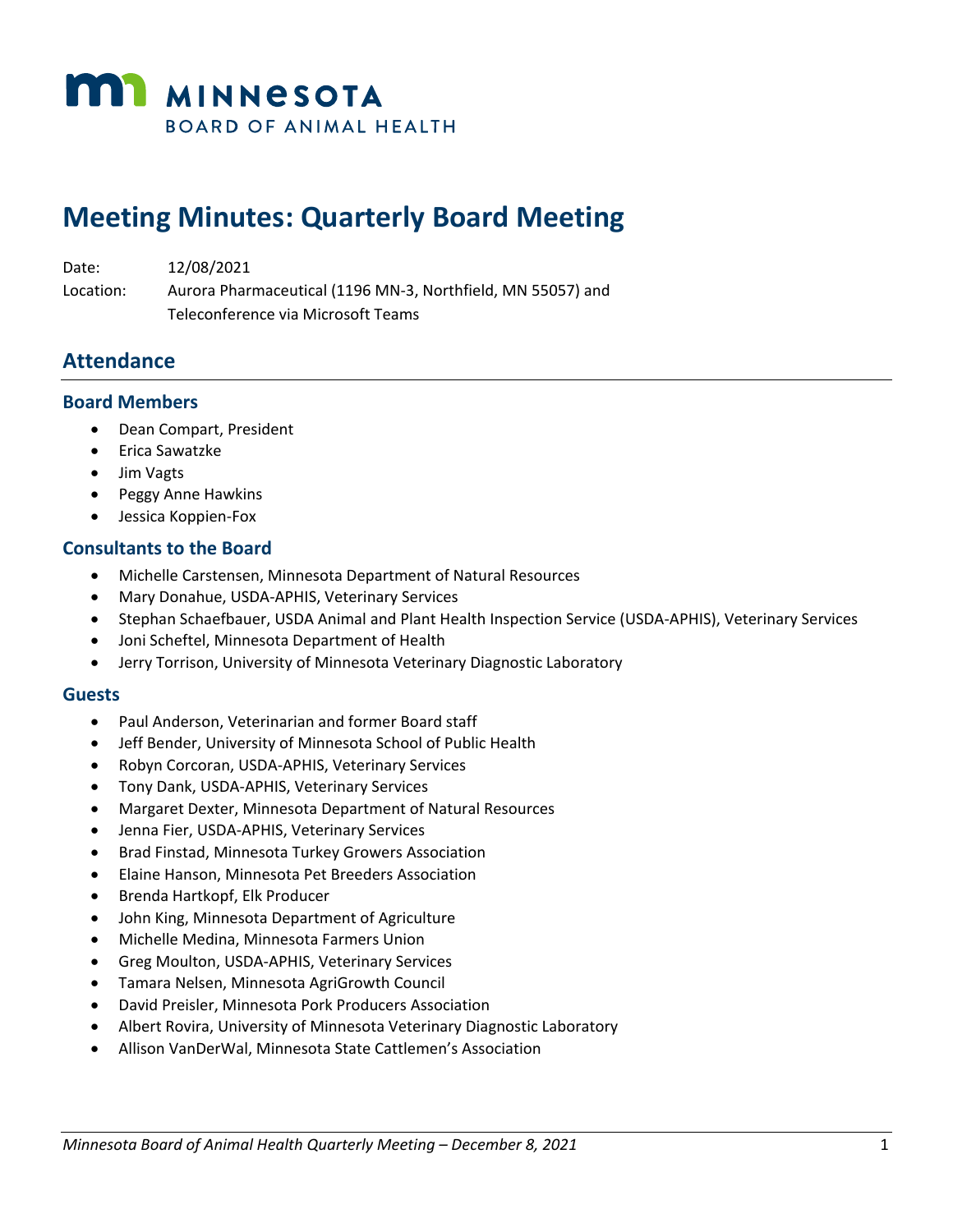#### **Staff**

- Beth Thompson
- Linda Glaser
- Dale Lauer
- Brian Hoefs
- Greg Suskovic
- Shauna Voss
- Courtney Wheeler
- Annie Balghiti
- Kara Schmidt
- Michael Crusan
- Erin Crider
- Tony LaBarre
- Heather Damico
- Susan Chapman
- Susan McClanahan
- Lisa Ehlen

#### Mr. Dean Compart called the meeting to order and introduced Dr. Peggy Anne Hawkins. Dr. Hawkins welcomed everyone to Aurora Pharmaceutical, a livestock pharmaceutical product development and manufacturing company headquartered in Northfield. The company has run a Current Good Manufacturing Practices (CGMP), FDA-approved manufacturing facility since 2010 and produces products for the equine, swine, poultry, and companion animal industries. They continue to grow and expand their facility to meet their needs and development goals.

Mr. Compart thanked Dr. Hawkins and then asked for any additions or changes to the agenda for today's meeting. Hearing none, he asked for a motion to approve the agenda. Ms. Erica Sawatzke made the motion, and Dr. Hawkins seconded it. Mr. Compart took a vote by roll call (Dr. Jessica Fox participated in the meeting remotely), with all voting aye to approve the agenda.

Note: The September 15, 2021, draft meeting minutes will be approved by the board at the next meeting.

# **Board of Animal Health Update**

**Call to Order/Welcome and Approval of Agenda**

Dr. Beth Thompson began by saying the 2022 legislative session will begin at the end of January/beginning of February and will be a shorter session. The most recent budget forecast predicted a \$7.7 billion surplus for Minnesota, when the previous forecast had been for a budget deficit. She noted with 2022 being an election year, a Democraticcontrolled House of Representatives and a Republican-controlled Senate, it could be an interesting session.

Dr. Tom Hagerty passed away this fall. Civic engagement was very important to him and his family; he was involved with many organizations. Dr. Tony Forshey, Ohio State Veterinarian, also passed away recently, and more than 10 state veterinarians have retired in the past year. Dr. Thompson said a lot of new talent is coming into the state animal health official field, making this an exciting time.

Dr. Thompson stated the United States Animal Health Association (USAHA) Annual Meeting will be in the Twin Cities in October 2022. She said she may be inviting board members to participate in the event.

Dr. Thompson was involved in several of this year's USDA sector meetings, including the swine sector meeting. She shared the USDA's plans for the swine industry in the next year. Plans include an APHIS-led African Swine Fever (ASF) response exercise, which will include feral swine. APHIS will also continue ASF sampling in feral swine in the U.S., as there were 22 feral swine morbidity or mortality events in Fiscal Year 2021 (October 2020 to September 2021). The USDA is committed to working with the Dominican Republic (DR) on their ASF response, including assisting with laboratory setup and providing incident command staff. APHIS is supportive of the Swine Health Improvement Plan (SHIP), so the USDA is helping with that. The USDA is considering the feasibility of implementing Foot and Mouth Disease (FMD) surveillance. They are also looking at evaluating the Code of Federal Regulations (CFR) to tighten market channel movements to improve animal disease traceability.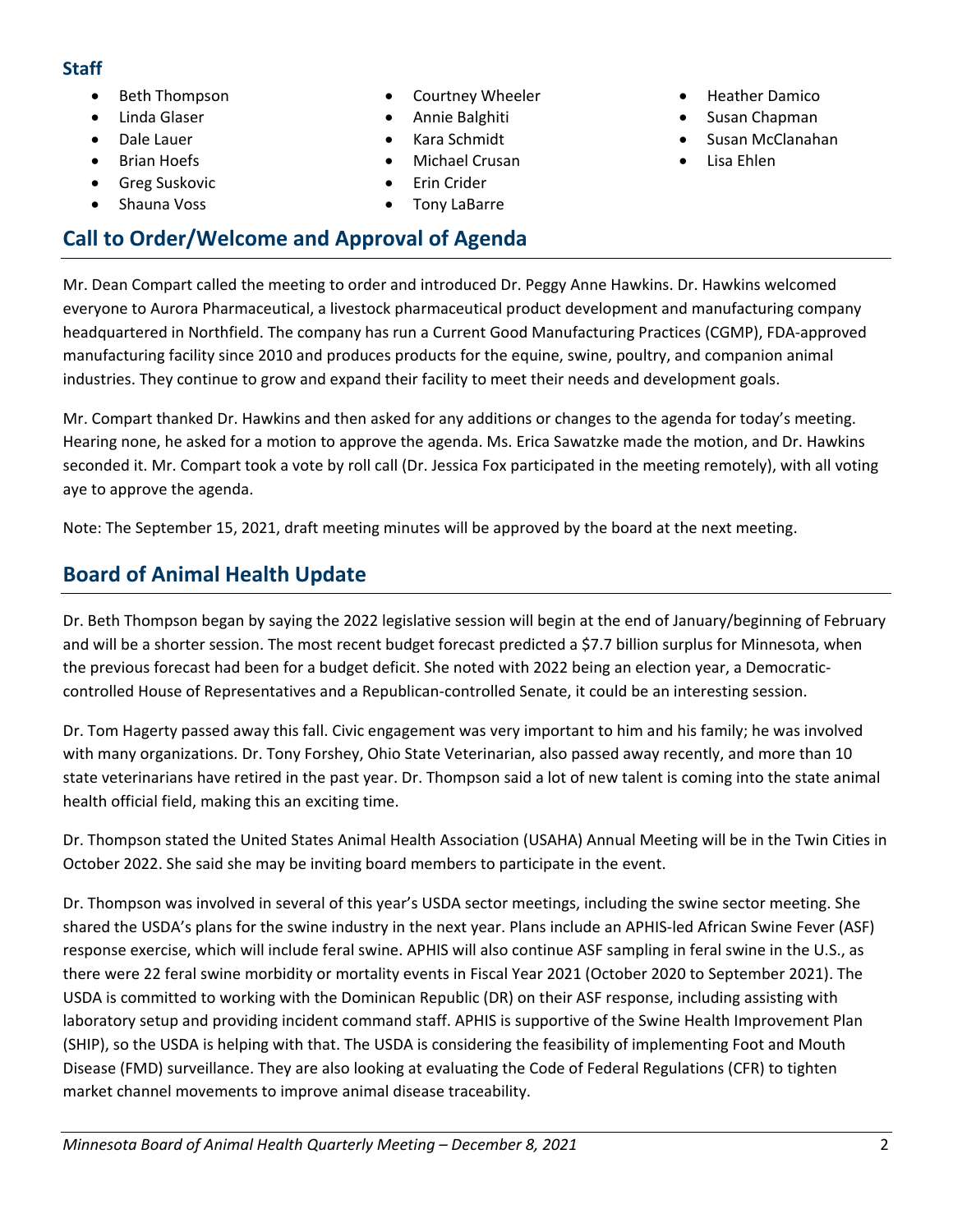### **USDA Update**

Dr. Stephan Schaefbauer gave an overview of the APHIS, Veterinary Services (VS) structure. VS works in partnership with five sister programs: Animal Care, Biotechnology Regulatory Services, International Services, Plant Protection and Quarantine, and Wildlife Services. She then showed a basic VS organizational chart and the VS national district map. Minnesota is located in District 2, and there are four total districts, which were realigned in the past few years.

Dr. Schaefbauer went on to discuss the National Animal Disease Preparedness and Response Program (NADPRP). NADPRP funds aim to boost U.S. efforts to keep high-consequence diseases from entering and spreading across the U.S. and to collaborate with animal health partners throughout the country on high-value projects that enhance prevention, preparedness, detection and response. All proposals for 2021 were submitted by August 6, and applicants will be notified about project funding today, and a stakeholder announcement will go out tomorrow.

APHIS is assisting with the response to African Swine Fever (ASF) in the Dominican Republic (DR). They continue to work on determining where the DR would like help. They also are continuing ASF prevention efforts in Puerto Rico by sampling and testing feral swine for ASF. APHIS has also stopped 89 illegal boat landings on Puerto Rico since August, 89 percent of which were from the DR.

The USDA has established an OIE (World Organisation for Animal Health) protection zone to preserve the animal health status of the continental U.S. A federal order establishing the protection zone was issued on September 17, which suspended interstate movement of all live swine, swine germplasm, products and byproducts from Puerto Rico and the U.S. Virgin Islands. On December 2, the order was revised to authorize interstate movement of certain swine products and byproducts from PR and the USVI that are cooked, shelf stable and in hermetically sealed containers.

Dr. Thompson asked if trading partners have expressed concerns with the amended federal order. Dr. Schaefbauer said she had not heard what the response has been. APHIS has started having weekly calls with the state animal health officials; that would be a good place to ask that question.

Mr. Compart asked if the DR is going through depopulation efforts. If so, what is the process for getting them back to pork production? Dr. Schaefbauer did not know; Dr. Torrison said he would look into it. Mr. David Preisler said the issues are highly political. Pork is the main food source in the DR. If pork is taken away, there needs to be humanitarian aid provided to feed them, or there will be resistance.

#### **College of Veterinary Medicine Update**

Dr. Torrison said the College of Veterinary Medicine (CVM) received a record 1,402 applications this year, which is a 32 percent increase from the three-year average. Of these, 225 were from Minnesota, North Dakota and South Dakota applicants. He noted the CVM had dropped General Record Examination (GRE) requirement this year. The College will start interviewing applicants in January. He also noted South Dakota State University (SDSU) had over 200 applicants for the 20 spots in the "Two-Plus-Two" program.

The CVM is working to improve on the veterinary profession's record on diversity, equity and inclusion. In addition to bringing in a new Director of Diversity, Equity and Inclusion, the College is experiencing a significant increase in nonwhite and/or multi-ethnic students. In the Class of 2025, 28.3 percent of students identify as non-white or multiethnic, up from 16 percent in the Class of 2024.

The CVM is examining its future curriculum using changes made during the pandemic, including timing, hybrid locations and group sizes. They also will address the need for more food animal veterinary classes. There might also be a possibility of changing class sizes to help address the current veterinarian shortage.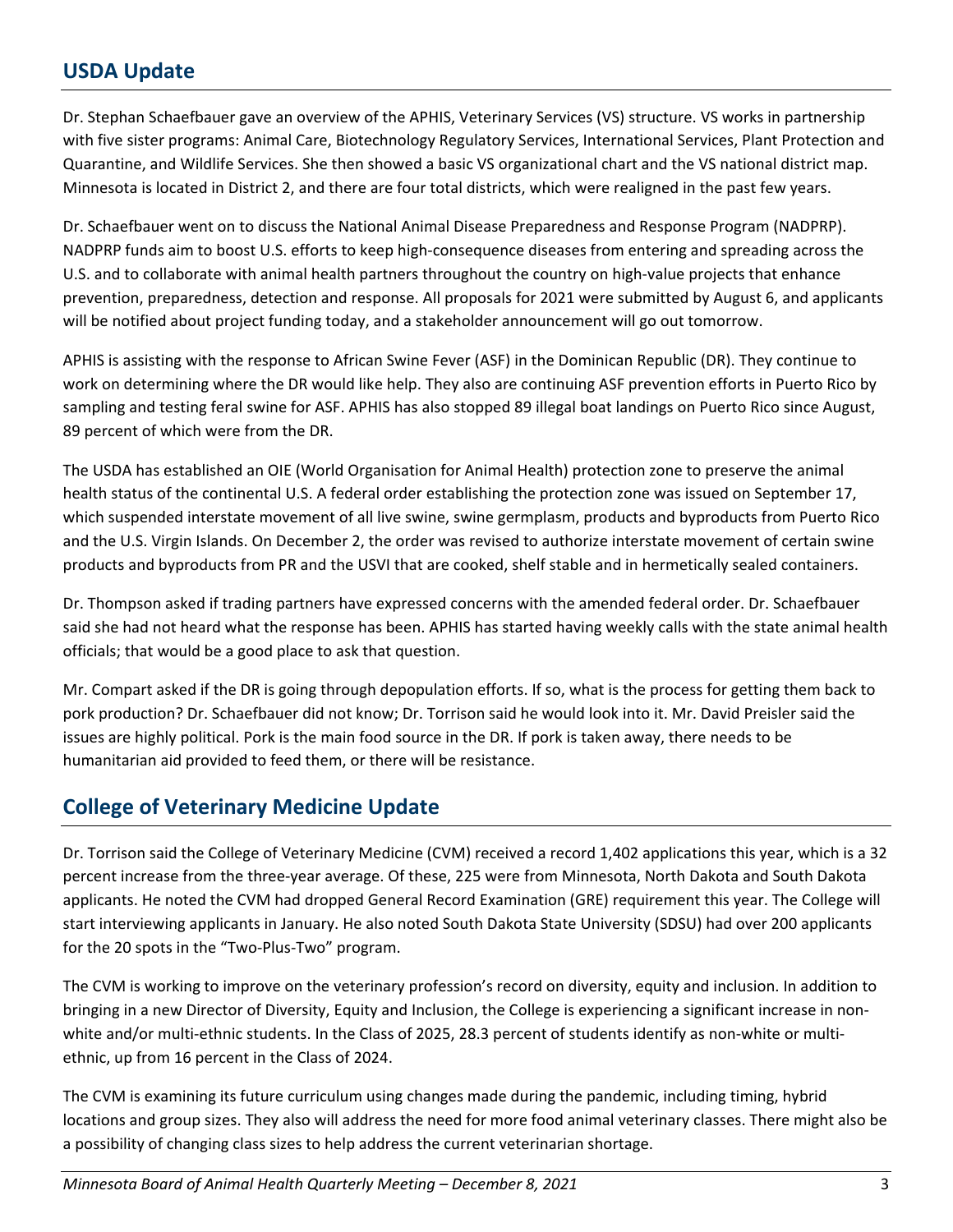Dr. Hawkins asked if the male-to-female ratio in classes has changed. Dr. Torrison said the male-to-female ratio is still 85 to 90 percent compared against 15 to 10 percent, depending on the class.

Mr. Compart asked if the CVM gives consideration to applicants from underserved or rural areas who have expressed an interest in returning to serve those areas. Dr. Torrison discussed the VetFAST program, which allows undergraduates to be accepted to vet school after one year, but they need to fulfill their prerequisites and maintain a minimum GPA to continue. He also noted part of the application process is an interview. The interview team makes considerations for where the applicant grew up, whether that is in a rural or a suburban school district.

Dr. Fox asked if the GRE requirement was dropped only at the CVM or at other veterinary schools, and why was it dropped. Dr. Torrison said he only knows that the CVM dropped the requirement, and he does not know why it was dropped. Dr. Schaefbauer said she is not speaking for the University or the CVM, but she has heard on podcasts that the GRE is being dropped from some graduate programs because it isn't necessarily and indicator of how successful a student will be. Sometimes standardized tests can be a hindrance to underrepresented populations.

Dr. Fox asked if there are statistics on the VetFAST and similar programs that show program participants stay in large animal medicine, as often, veterinarians who start in large animal practice change to small animal over time. Dr. Torrison said almost all the VetFAST graduates have stayed in large animal practice, and he could get exact numbers for her. He added that the CVM was concerned at the start of the program that it would lead to having students with lower academic abilities, but VetFAST students have stayed on track academically with students who applied through the traditional process.

Dr. Fox noted the external review team members were all from other universities. She asked if they had considered bringing in a reviewer from outside of academia for a different viewpoint. Dr. Torrison stated the review will have an industry perspective, as a consultant with an industry background is guiding the review process, and others involved also have industry experience.

Dr. Torrison said the Veterinary Medical Center (VMC) has been experiencing workforce shortages that have impacted patient services. They have done some restructuring and are partnering with the MVMA to address the overall shortage of veterinary technicians. The VMC is also going through an external review to examine the organization structure, barriers, and the relationship between the VMC and departmental roles and responsibilities.

The Veterinary Population Medicine (VPM) department has several faculty members who have retired, are retiring soon, or are moving to new positions. Faculty searches are ongoing. Several meetings have provided VPM outreach opportunities, including the Minnesota Dairy Health Conference Webinar Series, the Minnesota Turkey Growers Association Summer Summit, and the Allan D. Leman Swine Conference.

The Leman Conference, an international swine conference hosted by the College, was held as a hybrid in person and online meeting in St. Paul in September. The Leman China conference was held as a hybrid meeting in October. The first-ever Leman Conference in the Spanish language was held in early December, and over 400 people from 17 countries attended.

The Center for Animal Health and Food Safety (CAHFS) has been officially designated by the Food and Agriculture Organization (FAO) of the United Nations as a reference center for Veterinary Public Health. This is a major accomplishment for the College and CAHFS. The head of CAHFS has been to the Dominican Republic a couple times and is working with local practitioners and the university there.

Dr. Thompson noted the Board gets calls from rural veterinarians seeking help with loan forgiveness. She recently signed off on applying for several Veterinary Medical Loan Repayment Program shortage areas in Minnesota. The pay in rural areas is not high, so these areas need help attracting and retaining veterinarians. Dr. Torrison acknowledged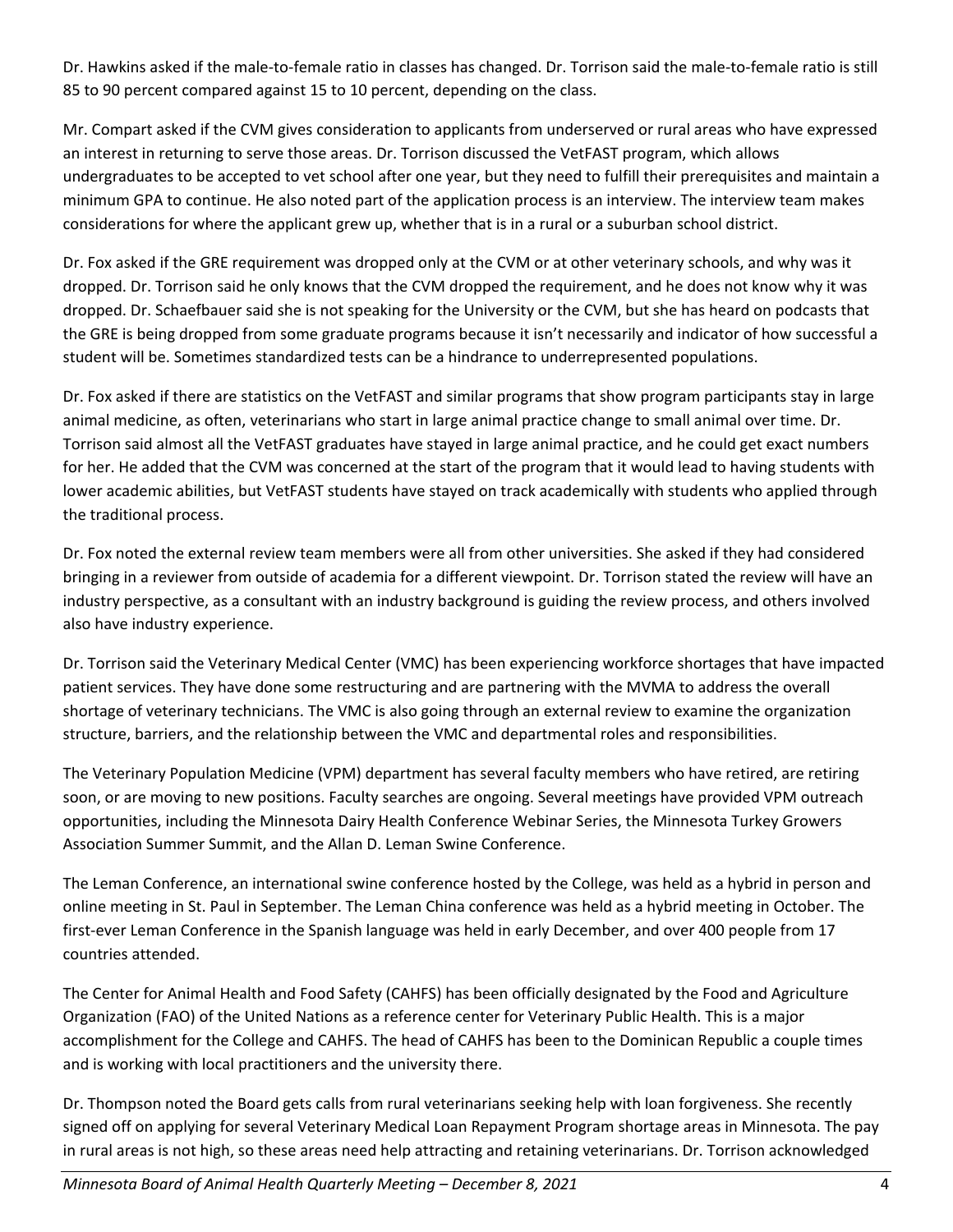that tuition had gotten high very quickly, but the College has made it a focus not to increase tuition. They are making efforts to be mindful of that going forward.

# **Veterinary Diagnostic Laboratory Update**

Dr. Torrison stated that poultry drinker swab testing at the Mid-Central Research and Outreach Center (MCROC) remains suspended. The poultry industry continues to search for other alternatives.

Dr. Torrison shared the timeline of the testing done at the Minnesota Poultry Testing Laboratory (MPTL) at the start of the current low pathogenic avian influenza (LPAI) outbreak. All poultry testing is done at the MPTL. Dr. Torrison thanked the MPTL staff for their great work and said Dr. Dale Lauer would give a more in-depth update on the LPAI outbreak during his presentation.

The Minnesota House Agriculture Committee visited the VDL on October 12 to see state-funded equipment which expanded the VDL's capacity for foreign animal disease and day-to-day testing. On November 4, USDA Undersecretary Moffitt visited the VDL while she was in Minnesota for the AgriGrowth conference. Her focus was to see the workings of a National Animal Health Laboratory Network (NAHLN) laboratory.

Dr. Torrison said the VDL currently cannot test Chronic Wasting Disease (CWD) samples in house. The VDL's supplier could not get some of the ingredients needed to make a key stain needed for testing, and the VDL ran out of their supply at the end of November. They are sending their slides to Michigan State University for testing and diverting hunter harvested samples to other states to preserve the VDL's current testing supplies for farmed cervid samples, as directed by NAHLN. The VDL has filed for a blanket deviation for a NAHLN-approved alternative protocol for IHC, and they have ordered the new stain for that protocol.

# **Farmed Cervidae Program Update**

Dr. Linda Glaser said there are about 6,756 farmed cervids and 241 registered herds in Minnesota. She showed a map of herd and breed locations. On October 11, the Department of Natural Resources (DNR) placed a movement ban on farmed white-tailed deer (WTD), including any movements within the state. This was primarily in response to the CWD infected herd in Wisconsin that sent animals to three Minnesota farms. The Board received the traces from Wisconsin promptly when CWD was identified, and they traced the animals the same day. Animals that remained alive in Minnesota were indemnified and put down to be tested for CWD: no CWD was detected. The Board also made sure animals sent from the Wisconsin farm to other states did not move into Minnesota later. In addition, the Board searched their database for ID tag numbers that matched animals from the positive Wisconsin farm, but they did not find any matches. This Monday, the DNR lifted the movement ban, and a press release went out on Thursday. The DNR also sent this information to producers by email and mail. Dr. Glaser also notified neighboring states to let them know the movement ban had been lifted.

Dr. Glaser then discussed the Beltrami County CWD investigation. She showed a diagram of all the herds involved in the investigation. The CWD-exposed Kanabec County herd, which provided animals to the CWD positive Beltrami County herd, was depopulated in November, with indemnity funds provided through a cooperative agreement between the USDA and the Board. If no CWD is found with testing all the animals in the herd, the quarantine on the farm will be released. If any results come back CWD positive, then the Board will work with the herd owner to develop a herd plan, including cleaning and disinfection inspections, maintaining fencing, and posting biohazard signs for five years. The Winona County CWD exposed herd, which also provided animals to the Beltrami County herd, has requested a USDA appraisal and indemnity. This is a larger herd with over 100 animals, and USDA will not make decisions on indemnity for larger herds until the federal budget is finalized for this fiscal year.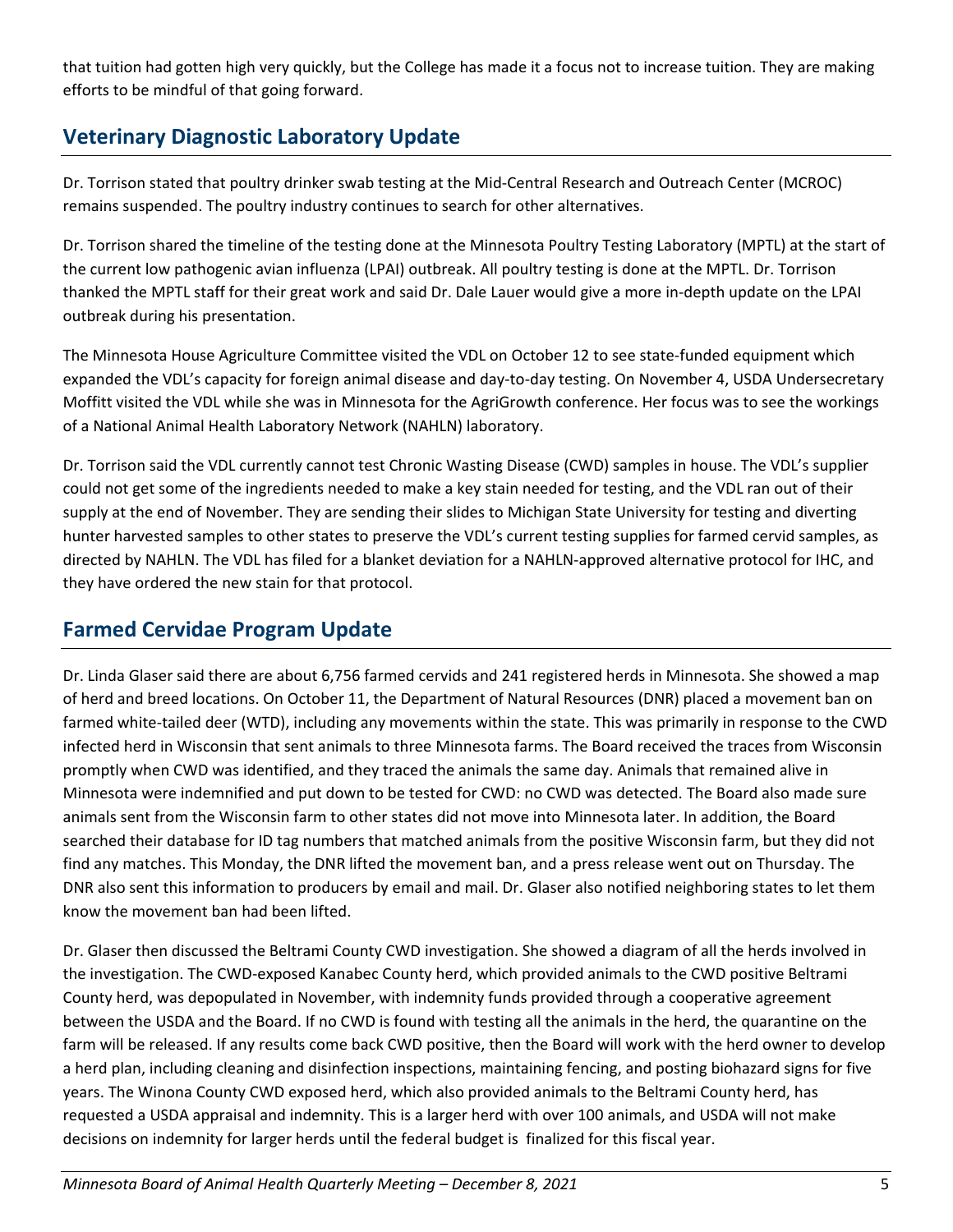Mr. Compart asked if the Kanabec County herd was depopulated in two separate events. Dr. Glaser confirmed this, explaining the herd was larger and in a more densely populated area. They depopulated about 60 to 70 percent of the animals one week, and the rest of the animals the following week. Results are likely over a week away.

Dr. Glaser gave an update on current compliance actions. A Mille Lacs County WTD producer who has had chronic compliance issues and will not disperse his herd has been ordered by the district court to depopulate the herd. He was ordered to submit a herd inventory to the Board by November 30, which he did. The deadline for depopulation is April 1, 2022. The herd owner needs to notify the Board when depopulation is scheduled so staff can collect samples for CWD testing.

Mr. Vagts asked if the herd owner sent in the inventory or if it was verified by Board staff. Dr. Glaser said Dr. Wheeler worked with the herd owner to make sure the inventory included everything the Board needed, and they are in the process of reconciling it now. Mr. Vagts asked if the herd was large or small. Dr. Glaser replied that there are 26 animals in the herd. He asked for confirmation that there was no Board staff on site at the farm to verify the inventory. Dr. Thompson said the court did not order Board staff to be there to verify the inventory; they ordered the herd owner to prepare the inventory and submit it to the Board.

Mr. Vagts expressed frustration with the length of time the compliance proceedings for the Mille Lacs County farm are taking. Citing this example, he suggested the Board consider adding to their rules to give themselves more regulatory authority over non-compliant herd owners.

Dr. Glaser said the Board continues to work with the DNR on their concurrent authority over farmed WTD. The DNR's CoreOne database (used to keep farmed cervid data) is active; and staff are learning how to navigate and use it. Both agencies are working with Alliant Consulting, Inc. to develop their report for the legislature by the February 1, 2022, deadline. DNR staff continue to participate in WTD herd annual inspections with Board staff. Dr. Glaser noted that the Board staff workload has increased with concurrent authority work, including answering questions, providing training and information for DNR staff, and database information migration.

The Board participated in the House Environment and Natural Resources Finance and Policy Committee Hearing on October 27. At the end of the hearing, Rep. Hansen formally requested the DNR and the Board consider testing all farmed cervids for CWD using RT-QuIC and then necropsy any positive animals. Dr. Glaser explained that RT-QuIC is a research tool, not a diagnostic test. Considerations need to be made for the test's availability and the fact that no indemnity could be claimed for animals tested with RT-QuIC and depopulated. Ms. Sawatzke asked if this was explained to Rep. Hansen. Dr. Glaser said his request came toward the end of the hearing, and he then moved on to another topic, and she was unaware of any follow-up conversations. The Minnesota Center for Prion Research and Outreach (MN PRO), which developed RT-QuIC, is working on language to explain where they are in the process of developing the test to give people a better understanding of its status and for what it can be used.

Mrs. Brenda Hartkopf asked what the legislative report on the Board and DNR concurrent authority would include. Dr. Glaser said the statutory language outlines what needs to be in the report: An explanation of progress made on concurrent authority, identification of challenges, and recommendations for farmed cervid industry management and CWD control. Mrs. Hartkopf asked if the recommendations will be made jointly by both agencies or separately. Dr. Glaser said she thought both agencies' opinions would appear in the report, though the writing phase has not started yet.

Ms. Annie Balghiti stated the Board had paused the farmed cervid rulemaking process in July, when the legislature implemented concurrent authority over farmed WTD. The Board plans to resume the rulemaking process in January. Going forward, the Board's plan for rule changes would be changes to rules for all farmed cervids except for WTD, as the development of concurrent authority over WTD is ongoing. Once the Board resumes rulemaking it will publish a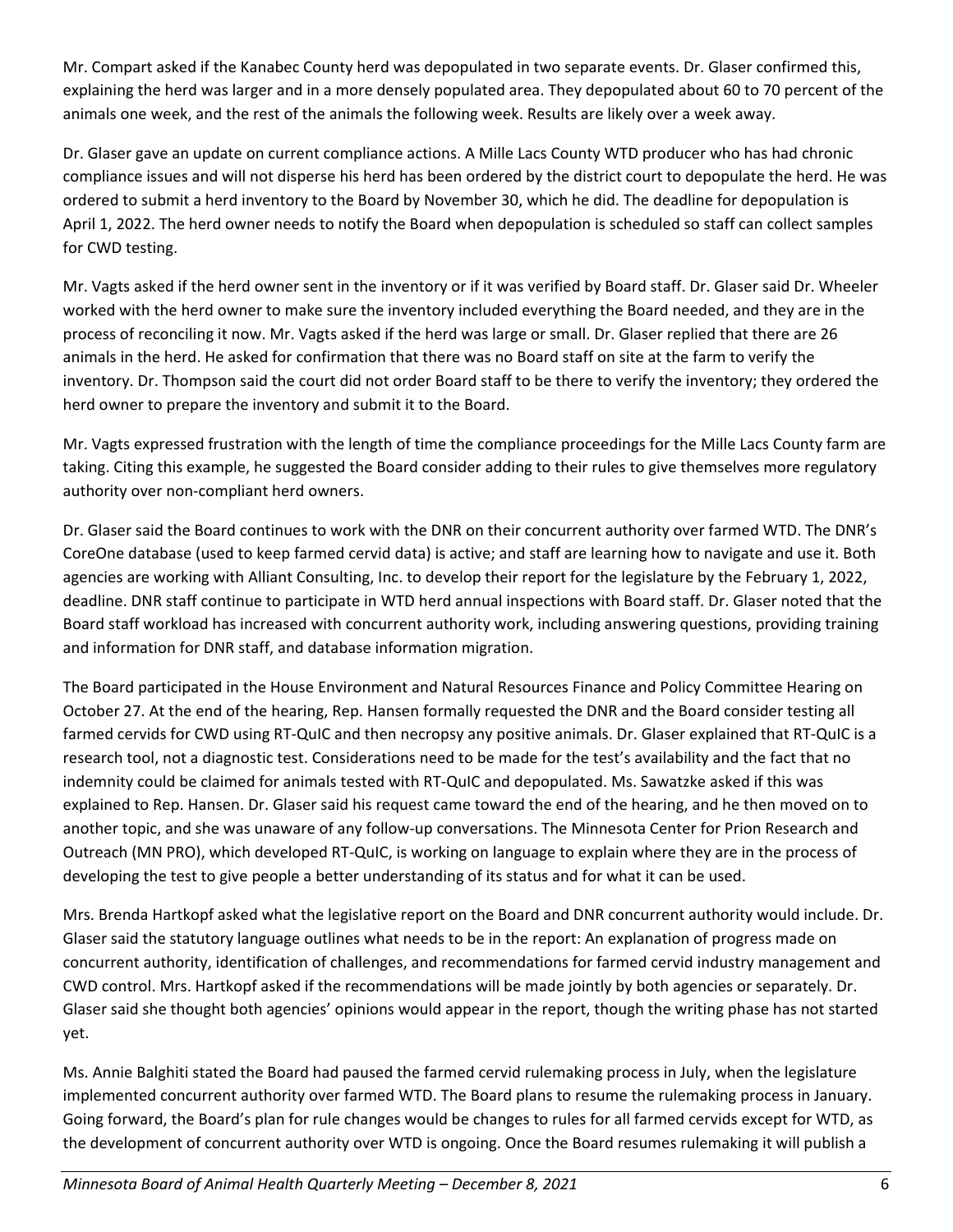new Request for Comments and a new proposed rules draft, which will incorporate all the work done since June 2020. The formal comment period will be a minimum of 60 days. The draft rules will leave the existing rules for WTD in place. The Board and DNR will work on a joint farmed WTD rulemaking process once concurrent authority is more established.

Mrs. Hartkopf asked if the Farmed Cervid Advisory Committee would be resuming. Ms. Balghiti said they are working on determining the process, but at a minimum, the Board would circulate the draft rules to advisory committee members for their comments. Mrs. Hartkopf asked if this new plan brings the rulemaking process back from where it was in July. Ms. Balghiti said the process will not be moving backward; the Board is doing a new Request for Comments to exceed the minimum requirements under the Administrative Procedure Act to let everyone have a chance to review and provide new comments on the rules draft. Mrs. Hartkopf recommended keeping the advisory committee members informed on any developments in the rulemaking process, as they have put much time and effort into the process. Ms. Balghiti agreed to keep them informed.

Ms. Sawatzke asked about the rulemaking process for rules pertaining to WTD, would the Board and DNR have separate sets of rules or shared rules? Ms. Balghiti said with concurrent authority, neither agency should move forward with a rulemaking process for WTD on their own. There could be two sets of rules, one for WTD and one for other farmed cervids, but the Board and DNR need to see what comes out of their report to the legislature. Dr. Glaser said the DNR will likely recommend statutory changes in the legislative report, and rule changes would follow any changes to statute.

### **DNR CWD in the Wild Update**

Dr. Michelle Carstensen shared the DNR has six CWD surveillance areas in the state this fall, and all had mandatory sampling on opening weekend of firearms season. Areas defined as management or control zones also have voluntary self-service sampling stations and dumpsters for carcass disposal throughout the hunting seasons. Opening weekend numbers for overall harvest and compliance were lower than expected.

Dr. Carstensen gave an overview of sampling and results from their surveillance areas:

- **Northwest Surveillance Zone (around CWD-positive Beltrami County farm): ):** 1,821 samples collected with no CWD detected. Over 400 samples were collected close to the positive farm. Dr. Carstensen noted the fence the DNR built on the carcass dump site was not due to the results of RT-QuIC testing done by MNPro researchers on deer carcass remains. The fence was planned when the DNR understood that the Beltrami County farmed cervid producer admitted to dumpling carcasses from his CWD positive herd on the site.
- **East Central Surveillance Zone (around Pine County CWD-positive farm):** The DNR collected 1,371 samples with no CWD detected.
- **West Central Surveillance Zone (around Douglas County CWD-positive farm):** The DNR is piloting a risk-based model to collect samples from animals at a higher risk for disease (adult males, sick deer, etc.). They have tested 431 deer, with no CWD detected.
- **North Central Management Zone (Crow Wing County):** 1,238 samples collected with one CWD positive. The 1.5-year-old buck was located about 7.5 miles southwest of the first positive wild WTD and a half mile from the CWD-infected farm. Dr. Carstensen noted the DNR has not found a positive deer in this area since January 2019, so this would have been the last year for testing in this area. However, the new positive case means surveillance will continue through fall 2024.
- **South Metro Management Zone and Surveillance Area (around Dakota County wild positive case):** Collected 1,079 samples in the management zone, with two new positive animals. One was detected in the previous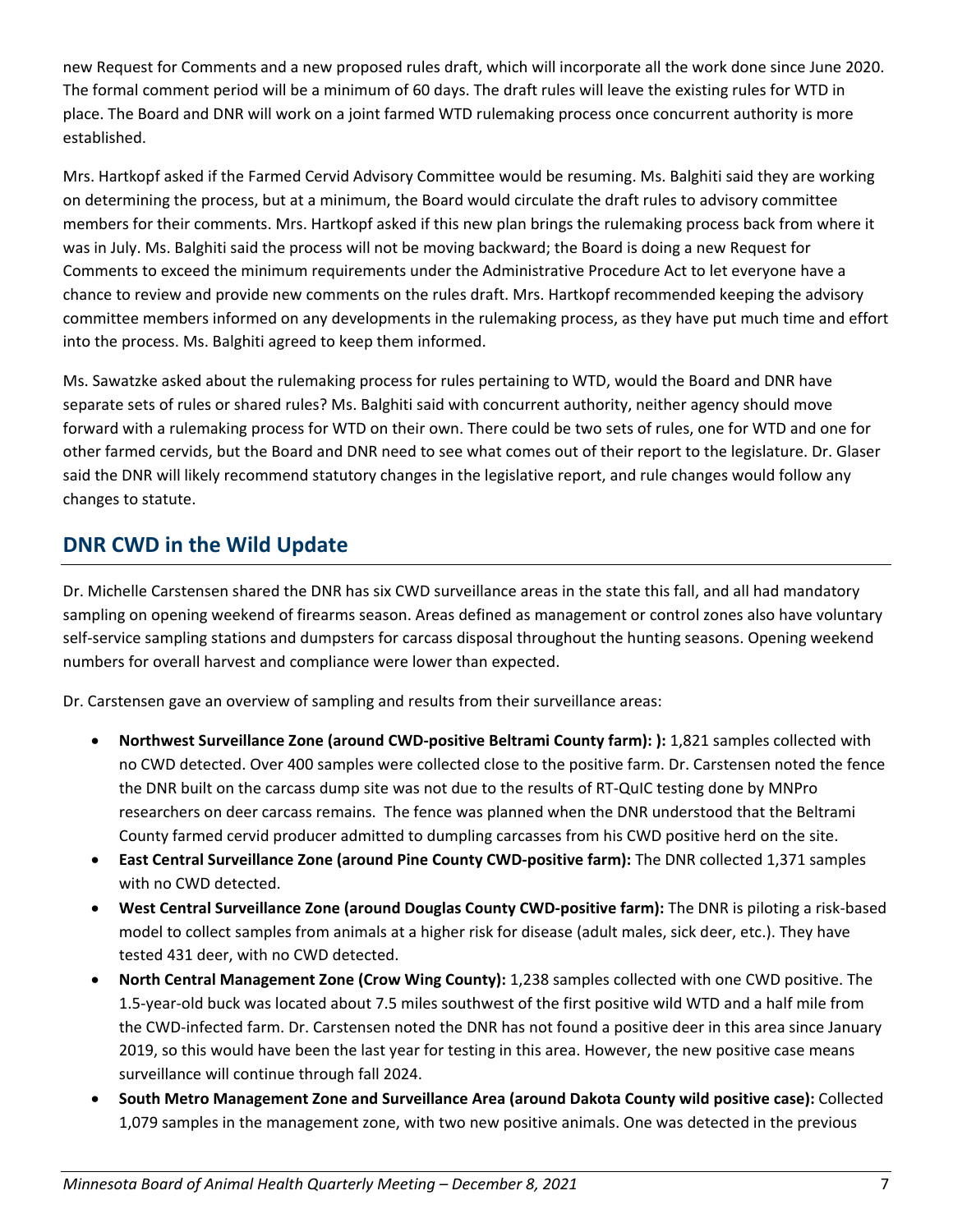infection area, and one was found about ten miles west. The DNR collected 1,325 samples in the surveillance area, with no CWD detected.

• **Southeast CWD Management Zone:** The DNR detected 23 new cases (17 confirmed, six suspect). Dr. Carstensen said CWD prevalence in this area remains below one percent. The DNR will continue all efforts to curb CWD spread, including special hunts and winter culling.

The DNR continues its "Adopt a Dumpster" program for disposal of hunter harvested deer carcasses in CWD management and control zones where carcasses cannot be taken out of the zone. Dr. Carstensen noted problems with dumpsters in Houston County (missing second dumpster) and Caledonia (dumpster removed), which resulted in inappropriately dumped carcasses at the sites. However, both issues were satisfactorily resolved.

Dr. Carstensen discussed the new CWD detection in Polk County. This was a hunter-submitted sample from a 2.5-yearold buck in good health. Samples have been collected on both the North Dakota and Minnesota sides of the border, with no additional positives detected. The closest wild positive in Minnesota is in the Brainerd area, and the closest North Dakota positive is over 200 miles away. DNR will hold special hunts in the area next weekend and New Years' weekend to get a better understanding of CWD in this location.

Dr. Carstensen covered the current DNR actions and plans to stop CWD spread. They have expanded deer feed and attractant bans to include the counties where new CWD-positive cases have been found. They are continuing voluntary sampling in all CWD management and control zones through the end of December, will hold special late hunts, may offer landowner shooting permits in areas with higher disease risk, and will contract with USDA for culling in the southeast and south metro areas with new disease cases.

Mrs. Hartkopf asked what compliance actions the DNR takes when they find a hunter not complying with CWD testing requirements on opening weekend. Dr. Carstensen said they are discussing this issue with DNR. Mrs. Hartkopf asked if that has been discussed in the past. Dr. Carstensen replied that in 2019, the DNR took steps to educate non-compliant hunters, asking them if they understood the rules, and they also followed up by sending them a letter to explain the DNR's efforts to reduce CWD spread.

Dr. Hawkins asked if, when a dumpster site is found to have CWD positive deer, does the DNR place signage to alert people that the site is contaminated to reduce disease spread. Dr. Carstensen said they are only removing the carcasses from the dumpster sites. While CWD prions may be at the dumpster sites, the animals were harvested in natural areas, and prions are in those places as well.

Dr. Fox asked Dr. Carstensen to explain the difference between the dump site in Beltrami County, which will be fenced for 20 years, and the dumpster sites where people have dumped carcasses inappropriately, which the DNR has no plans to fence. Dr. Carstensen said CWD is not known to be in the wild in Beltrami County, so as a preventive measure, the DNR constructed the fence to keep wild animals out of the area where carcasses from the positive farm were dumped. Dumpster sites are in CWD management and control zones, where there is known infection in nature. These areas encompass multiple counties, so the DNR is performing risk mitigation efforts through CWD testing and managing carcass movement to keep infection from spreading beyond the zones.

Mr. Compart asked how roadkill deer carcasses are handled. Dr. Carstensen said the DNR can write a permit for a private individual to take a roadkill deer. However, the DNR prohibits this in areas with known CWD infection. The Minnesota Department of Transportation (MNDOT) and counties handle carcass disposal in different ways, and that is acceptable as long as it stays within the disease management zone.

Mr. Vagts commented his farm is in the Southeast CWD Management Zone. He contacted the DNR to offer his farm as a dumpster site for hunter-harvested deer carcasses. Although his farm may be contaminated with CWD, having a dumpster on site is a way he can help to minimize disease spread to other parts of the state.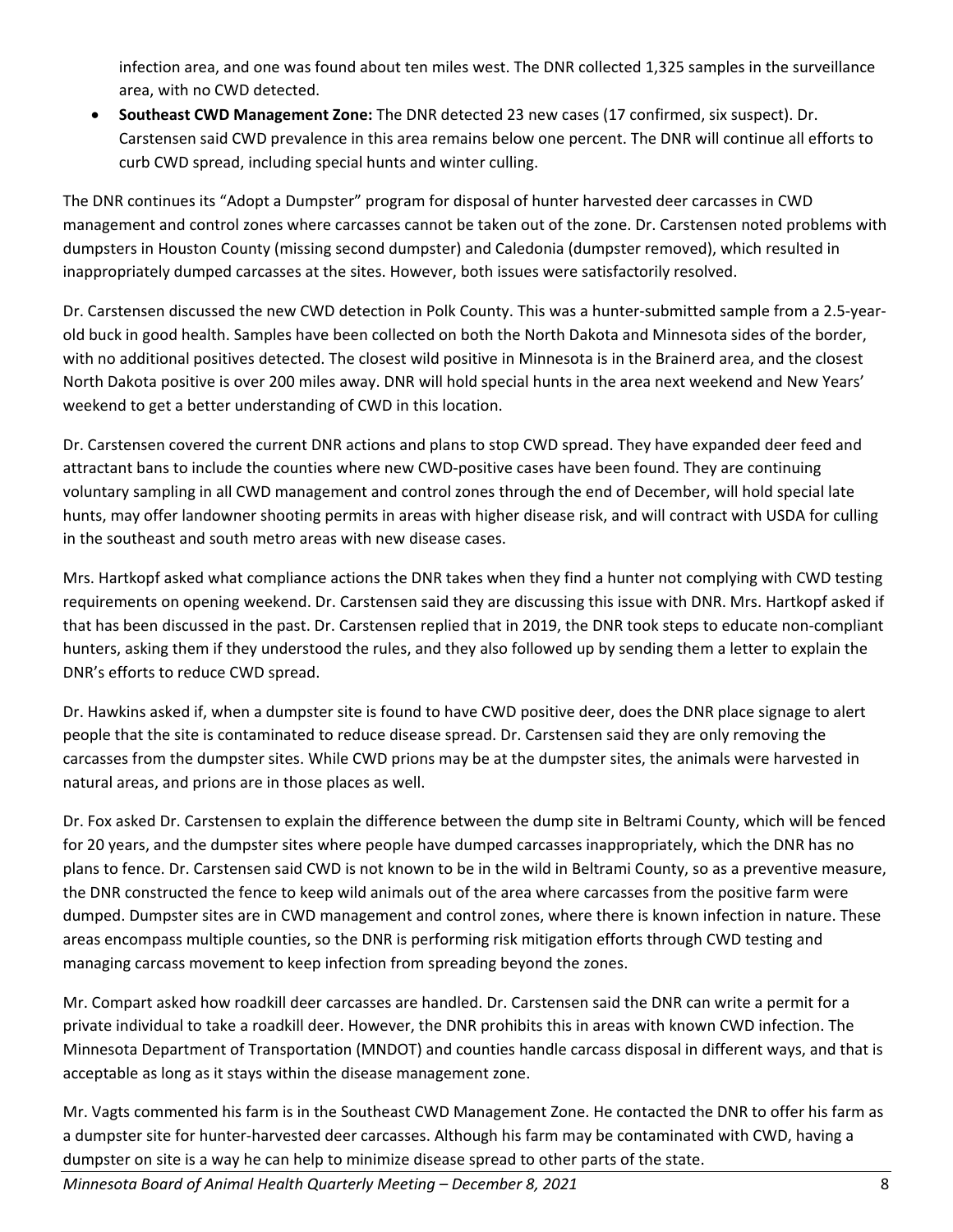# **Task Force on Zoonotic Disease and Traceability in Companion Animals**

Dr. Connie Sillerud, MVMA President, brought a request from the MVMA that the Board form a task force on zoonotic and species-specific diseases in dogs and cats coming into Minnesota. This request comes out of the MVMA's concern over the unknown number of animals imported through rescue organizations, shelters and breeders from other states or countries. The lack of regulation over rescue groups raises the risk of zoonotic diseases entering and spreading in the state. The task force would work to better identify these animal movements for improved understanding of disease risk and disease traceability.

There was discussion on, and concern expressed over, the lack of national or state oversight of animal rescues and the risk of disease spread from the movement of these animals. There was agreement on the need to improve the state's understanding of rescue animal movements. Dr. Joni Scheftel and Dr. Courtney Wheeler expressed support for the task force.

Mr. Compart asked for a motion for the Board to authorize a task force coordinated by Board staff to address zoonotic disease and traceability in companion animals. Dr. Hawkins made the motion, and Ms. Sawatzke seconded it. There was no further discussion, a vote was taken by roll call, and the motion passed unanimously. Dr. Thompson recommended a task force update be added to the next Board meeting's agenda. Dr. Wheeler said she would start work on the task force and plan to report on progress at the next meeting.

### **Rabbit Hemorrhagic Disease Virus 2 (RHDv2) Update**

Dr. Greg Suskovic gave a brief history and overview of rabbit hemorrhagic disease virus 2 (RHDv2), which affects wild and domestic rabbits and hares. Since 2019, there have been multiple outbreaks of RHDv2 in the U.S. Two have been resolved (OH and NY), but two areas have ongoing outbreaks: Washington State on San Juan Island and the Southwestern U.S. Many affected states imported a European Union (EU)-licensed vaccine with USDA approval. In September, the USDA granted approval to South Dakota-based Medgene Labs for its experimental RHDv2 killed baculovirus vector vaccine.

Dr. Suskovic discussed Minnesota's RHDv2 case. A Ramsey County rabbit owner had two rabbits die suddenly: one on Sept. 10, and the other on Sept. 12. The second rabbit was submitted to the VDL for necropsy. On Sept. 17, the VDL pathologist contacted Dr. Suskovic after viewing suspicious lesions. He initiated a foreign animal disease investigation (FADI), and liver samples were sent to the National Veterinary Services Laboratory Foreign Animal Disease Diagnostic Laboratory, which confirmed RHDv2 on Sept. 23.

The Board started their investigation on Sept. 17 and quarantined the premises on Sept. 24. They did not find any strong epidemiological links; the best link was that the owner's family had returned from California on Sept. 4 after hiking in national parks. All cages, living quarters, food utensils and carriers were cleaned and disinfected with a 1:10 bleach solution. After a 60-day fallow period, the quarantine was released on November 24, 2021.

Minnesota has allowed state licensed veterinarians to order and administer the RHDv2 vaccine from Medgene Labs. Many rabbit organizations have organized vaccination clinics, which have been very successful.

Dr. Suskovic also gave a brief update on 2021 FADIs. As of this meeting, the Board has conducted 47 FADIs, which is down from the last few years. This includes 29 swine investigations (28 vesicular and one septicemia), only four of which were at slaughter plants. Other investigations included two in poultry, one each in cattle and goats, and 13 in rabbits.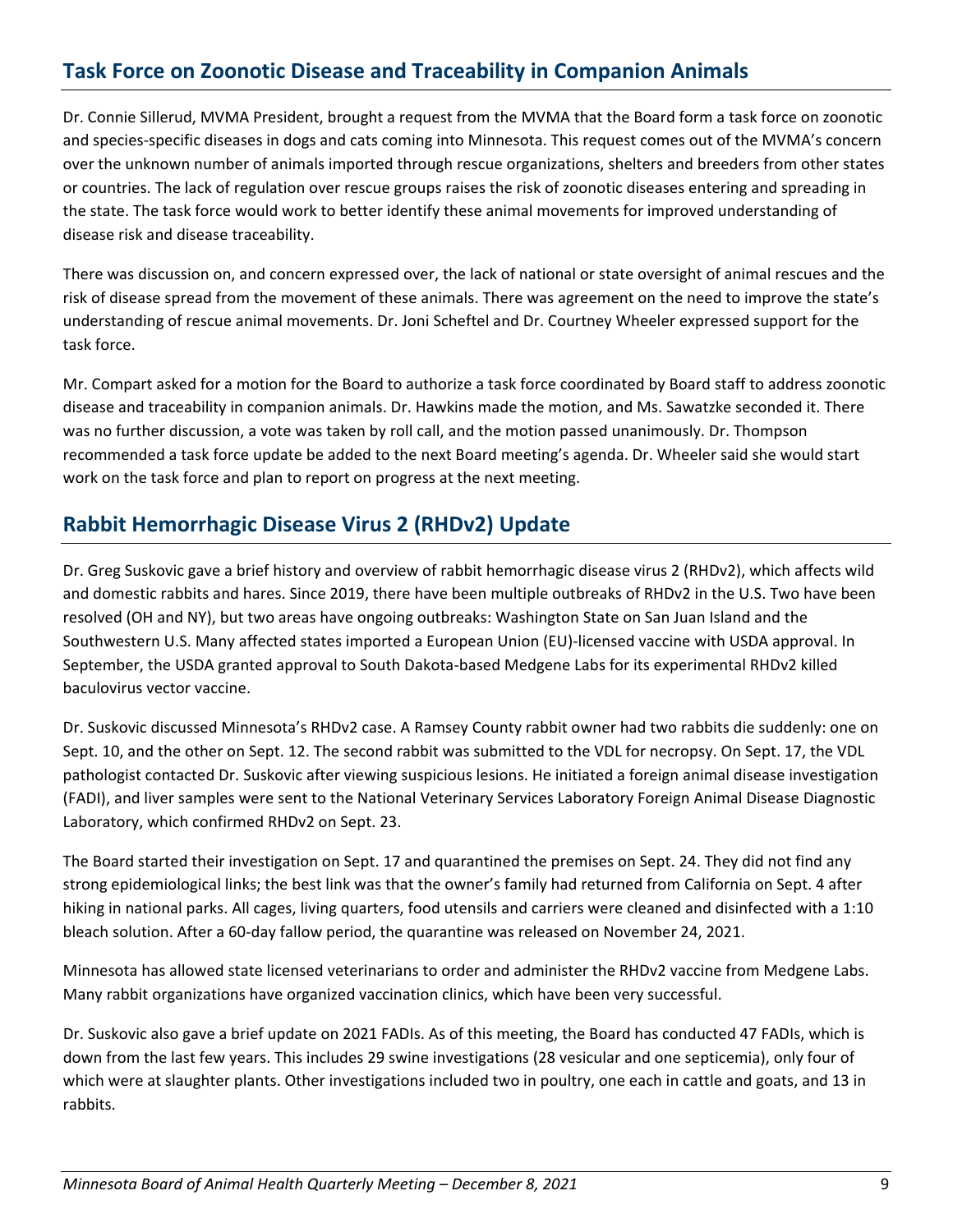## **Avian Influenza Update**

Dale Lauer stated the response to a finding of non-H5/H7 low pathogenic avian influenza (LPAI) in poultry is led by the poultry industry with support from the Board. An H5/H7 LPAI introduction will have a state-led response, which includes assigning a case manager as outlined in the Minnesota Plan, with financial support from the USDA for surveillance, indemnity and compensation for depopulation, disposal, and cleaning and disinfection (virus elimination) activities.

Dr. Lauer said a case of H5N3 LPAI of North American wild bird lineage was detected in a flock of 19-week-old commercial turkey toms in Kandiyohi County. Antibodies were first detected during routine pre-market testing on November 18. On Nov. 22, testing of tracheal swabs were H5 PCR positive at the MPTL. Samples were submitted to and tested at the National Veterinary Services Laboratory (NVSL), which identified an H5N3 LPAI virus on November 24. The Board worked with the flock owner to develop a flock plan to contain the virus on the premises and eliminate the virus from the premises after the flock was controlled marketed. The flock tested PCR negative yesterday (December 7) and will be controlled marketed December 9-11.

Dr. Lauer shared an interactive map and said the H5N3 case was in the same general vicinity as the H6N1 outbreak last winter/spring (2020-21). During surveillance testing, a second case of H5N3 was detected in a flock of nine-week-old commercial turkey hens, located about three quarters of a mile from the first flock. Turkeys in one barn of the five barns on the premises tested positive. The company is considering either controlled marketing or on-site depopulation for the turkeys on this premises. Dr. Lauer said all birds on the site would need to test virus negative to be controlled marketed, which can be a challenge for multi-age sites.

He then discussed highly pathogenic avian influenza (HPAI) around the world. Europe, Africa, and Asia have many HPAI cases. He noted the H5, which holds the virus' capacity to cause disease, is very stable causing many birds to become sick and die. The poultry management and production systems in the countries on those continents are different from those in North and South America, which, as of this meeting, have no HPAI infections. Dr. Lauer showed a map of the 2014 movement of H5N8 HPAI into North America and another map of global wild bird flyways. He stressed the importance of routine surveillance of wild birds migrating through states in the Midwest which serves as an early warning system for the poultry industry in order to be ready for a HPAI introduction.

Dr. Lauer showed a diagram of the steps the USDA would take in the event of an HPAI detection. The Board is promoting the importance of strong biosecurity measures on each poultry premises. Previous AI outbreaks have exposed vulnerabilities in biosecurity. Strict enforcement of perimeter buffer areas, lines of separation, visitor restrictions, and shared equipment restrictions can greatly reduce the risk of virus spread.

Dr. Lauer shared recent changes to the World Organization of Animal Health (OIE) Chapter 10.4. The revised rules state that H5 and H7 LPAI detections in poultry are not notifiable to the OIE unless there is a sudden and unexpected increase in virulence or there is proven natural transmission to humans. However, in the U.S. there is required reporting of all H5/H7 LPAI or HPAI detections to federal and state animal health officials. In Minnesota, all influenza detections in poultry must be reported.

Ms. Sawatzke asked for an explanation of the Board's process for preparing a press release. Mr. Michael Crusan said when an event happens, he gathers details from experts and veterinarians and generates a draft press release, which is submitted to other relevant state agencies (in the case of the H5N3 press release, Minnesota Departments of Health and Agriculture), stakeholders and the Governor's office. Once a draft is approved by these groups, he sends the final draft to the Board veterinarians working on the event and Dr. Thompson. Once approved, it goes to the Governor's office for approval, along with a timeline for publishing the release. Mr. Crusan noted the special circumstances surrounding the H5 LPAI positive case, which occurred Thanksgiving week and right before a planned media event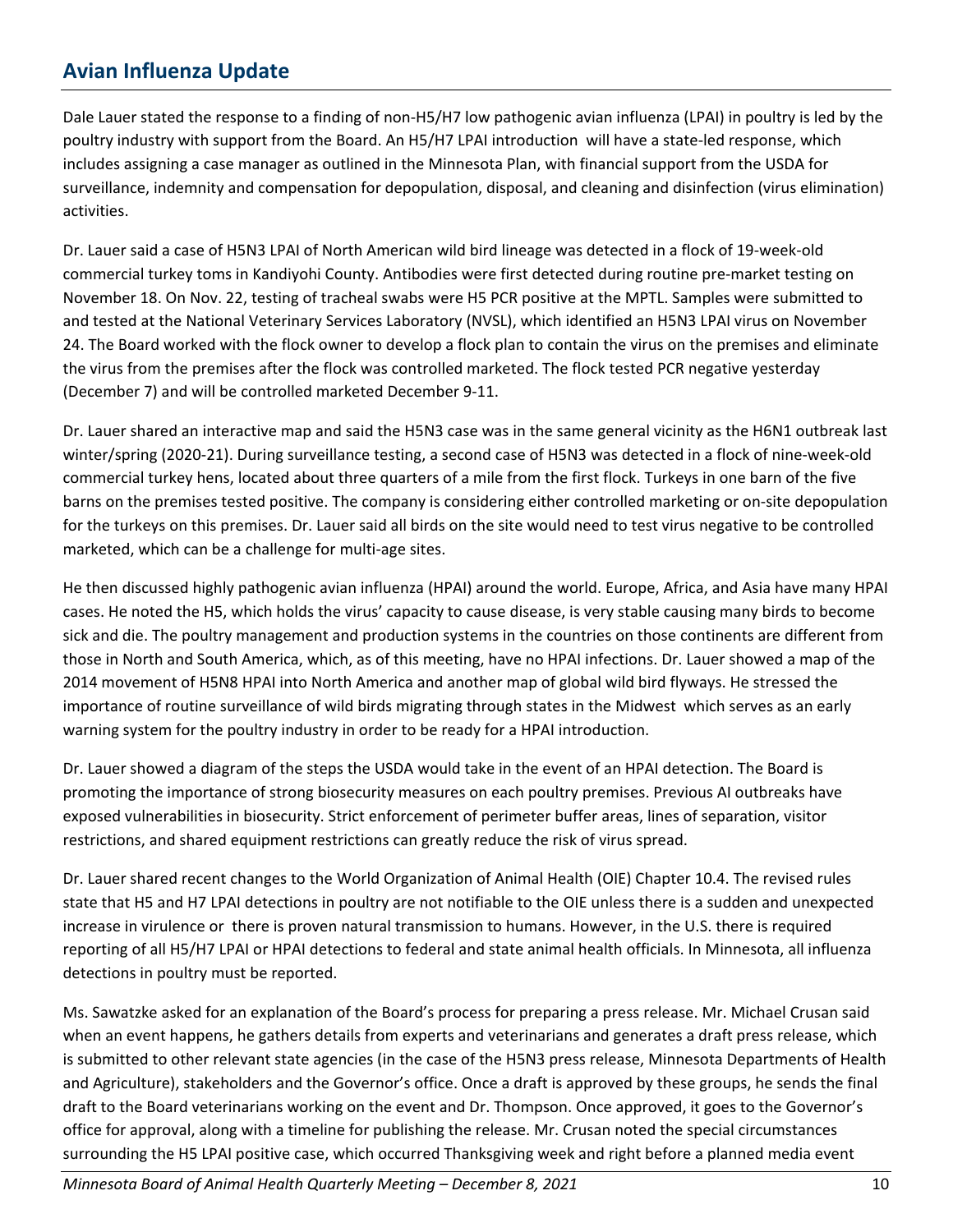with the turkey industry and the Governor the day before Thanksgiving (Wednesday). He timed the release for Tuesday so everyone had time to digest the H5 LPAI news and the focus could be on the positives of the turkey industry during Wednesday's media event.

Ms. Sawatzke asked what direction the Poultry Communicators Group gave on this press release. Mr. Crusan stated he had sent the press release to the group for comment the night of Monday, November 22, with a deadline for response. No one replied with any major concerns. He noted participation in the group ebbs and flows, as some companies do not have communications people, but the Board requests feedback and edits from them for any poultry-related communications.

# **SARS-CoV-2 Surveillance in Wildlife**

Dr. Jeff Bender, faculty at the University of Minnesota School of Public Health and College of Veterinary Medicine, shared information on a pilot project to establish surveillance for SARS-CoV-2 in wildlife. Overall goals include developing a One Health approach to dealing with animal cases through work with human, animal and environmental health agencies; understanding the role of animal transmission in SARS-CoV-2 in the U.S., and identify existing mechanisms and legislation related to zoonotic disease to support continuing surveillance efforts.

Dr. Bender said their current work involves detecting SARS-CoV-2 in humans and animals at wildlife rehabilitation centers and understanding precautions taken in these facilities during human-animal interactions. Facilities participating in the study were the Wildlife Rehabilitation Center (WRC) in Roseville, zoos, and the Veterinary Diagnostic Laboratory (VDL).

The study at the Wildlife Rehabilitation Center runs from June 3 to December 31, 2021. They are testing animals that are considered high risk or a susceptible species, or animals involved in a mass mortality event. These species include mustelids (weasels, badgers, otters, etc.), bats, felids, cervids, rabbits, squirrels and mice. Human care team members voluntarily collect their own nasal swabs that are tested weekly via PCR. The University's Genomics Center tests the samples. Any positive cases are reported to appropriate state health officials, and samples are sequenced by the Genomics Center.

Sixty-nine individuals volunteered to participate in the study. All tests have come back negative. All test subjects were vaccinated, and the WRC requires masking. The study also performed 23 serologic (antibody) tests, and seven of them came back positive for previous SARS-CoV-2 infection. Of the 347 animals tested so far, all have been negative.

Dr. Bender noted the recent studies in Ohio, Iowa and Pennsylvania showing a high SARS-CoV-2 prevalence in whitetailed deer (WTD). Researchers with the Minnesota study approached the DNR before the hunting season to ask permission to collect samples around the metro area. With approval, samples were collected from animals left at DNR checkpoints in Rosemont and Forest Lake during opening weekend. They sampled 163 animals, and PCR results are pending. Another study is performing antibody testing on 18 WTD and several other species at the WRC and the Twin Cities Coyote and Fox Project. Results on these tests are also pending.

Dr. Hawkins asked how WTD are getting infected at such a high rate. Dr. Bender said it was disturbing to see that Iowa WTD had such a high prevalence, and virus was found on a nasal swab in the Ohio study, but why is unknown. The Pennsylvania/Iowa study showed there were likely multiple introductions, as there were different sequences. Human infection spreading to deer is likely, but whether that is a direct infection or is being transferred through an intermediary species is unknown.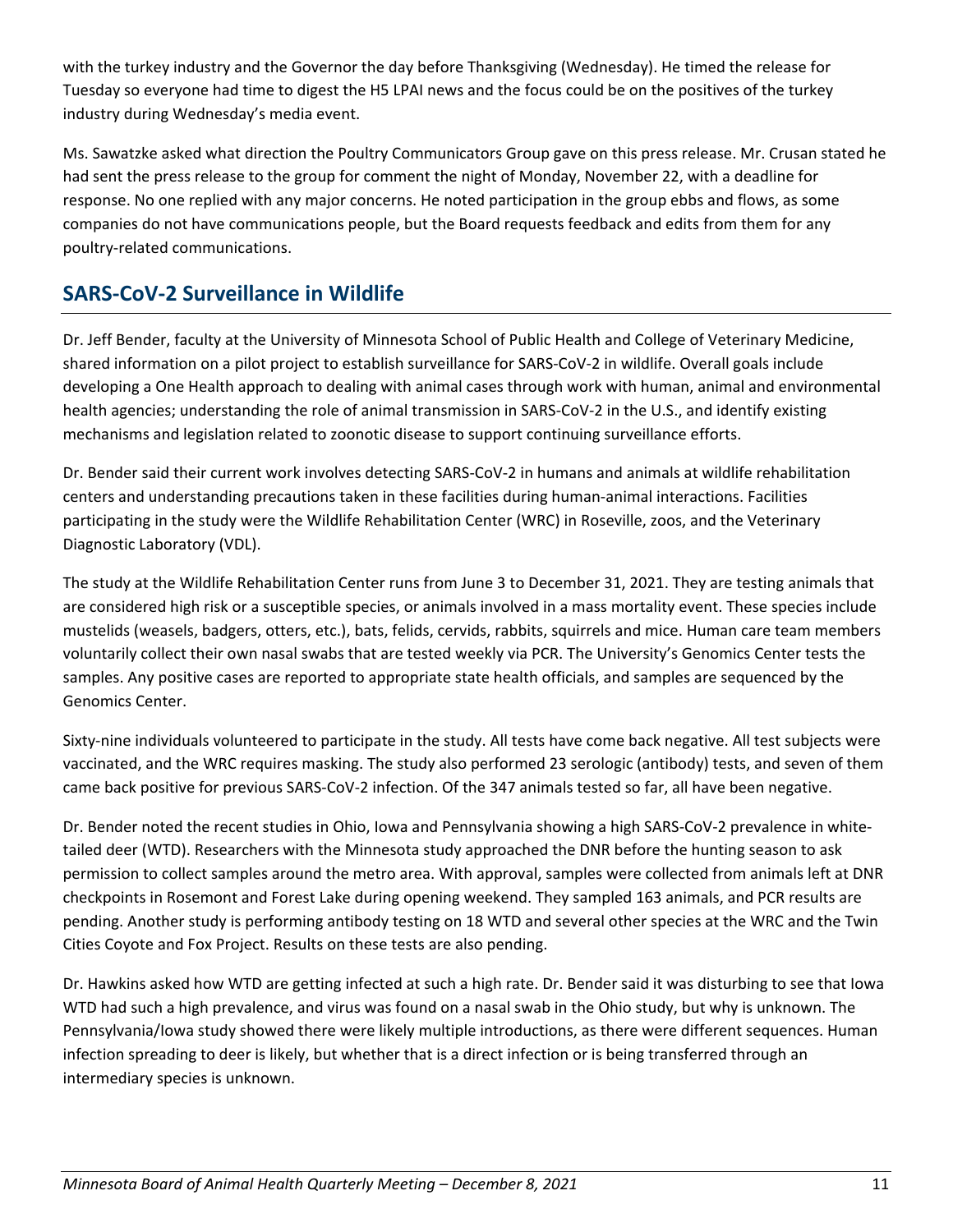## **Minnesota Department of Health Update**

Dr. Joni Scheftel said an 84-year-old man died in January 2021 from human rabies contracted from a bat bite in July 2020. The man had received post-exposure rabies vaccinations and still died of rabies. This is the first time this has happened in North America. MDH and federal rabies experts did extensive testing to determine how this happened. It was discovered the man had two immune-suppressing cancers at the same time, which left him with no immune system to respond to the rabies shots. Based on these findings, Federal officials decided no changes needed to be made to current rabies procedures.

Dr. Scheftel also mentioned a North Dakota five-year-old was identified with influenza A H1N1v of swine origin. This child visited the Minnesota State Fair animal barns. This happens occasionally, and no further action was required.

Dr. Scheftel mentioned two unrelated cases of *Cryptosporidium canis* in people. One works in a dog kennel, and the other boards dogs in their home. She also discussed two cases of Shiga toxin-producing *Escherichia coli* (STEC) in visitors to an apple orchard/pumpkin patch at a heritage dairy farm. Unsupervised visitors waiting for a hayride went into areas where calves were kept and took pictures of themselves in calf hutches. Two calves were later identified with the same strain of STEC as was found in the people. MDH worked with the farm to make sure visitors knew those areas were off limits.

Dr. Scheftel gave an update on COVID-19 in Minnesota, which has the highest rate of transmission of all its neighboring states. The Delta variant accounts for 99.99 percent of sequenced isolates and is the longest lasting COVID surge in the state. The current counties with the highest incidence rates per 10,000 people are Dodge, Goodhue, Benton, Mille Lacs, Sherburne and Douglas. Counties with the highest incidence rate over the entire pandemic are Nobles, Benton, Kandiyohi, Wadena, Stearns and Douglas.

Sixty-six percent of Minnesotans have had at least one vaccine dose (this number includes young children who cannot get vaccinated). Fully vaccinated people account for three percent of positive cases, 0.13 percent of those hospitalized with COVID, and .022 percent of COVID deaths. This shows vaccination is keeping people from getting very sick and needing hospitalization.

She also discussed the first small study from South Africa on the Omicron variant. The study showed that vaccines are still useful against Omicron; however, among individuals with a two-dose Pfizer series, they have seen a 40-fold reduction in Omicron virus particles neutralized compared to the original virus. Among people with the two-dose series and a previous infection, neutralizing antibodies were less effective than before Omicron but are still relatively protective. An increase in breakthrough cases is likely, especially in those with two vaccines and no booster.

Ms. Sawatzke said she lives in Douglas County and asked why certain counties have a high COVID prevalence. Dr. Scheftel said did not know about Douglas County specifically, but in the cases of Todd and Clearwater Counties, their prevalence appears to be related to vaccination rates.

#### **Enhanced Swine Disease Surveillance in Minnesota**

Dr. Susan McClanahan said that state swine surveillance is done by USDA and Board field staff that have assigned areas covering much of Minnesota. There is also a significant threat of African Swine Fever (ASF) in the world and a risk to the U.S. and the state. The Board wants to increase their knowledge and understanding of swine movement in Minnesota by obtaining information on custom exempt and equal-to plants that slaughter pigs. They also aim to strengthen the state's surveillance by increasing sampling at qualifying facilities, including sale barns. Board staff would be trained on how to collect samples.